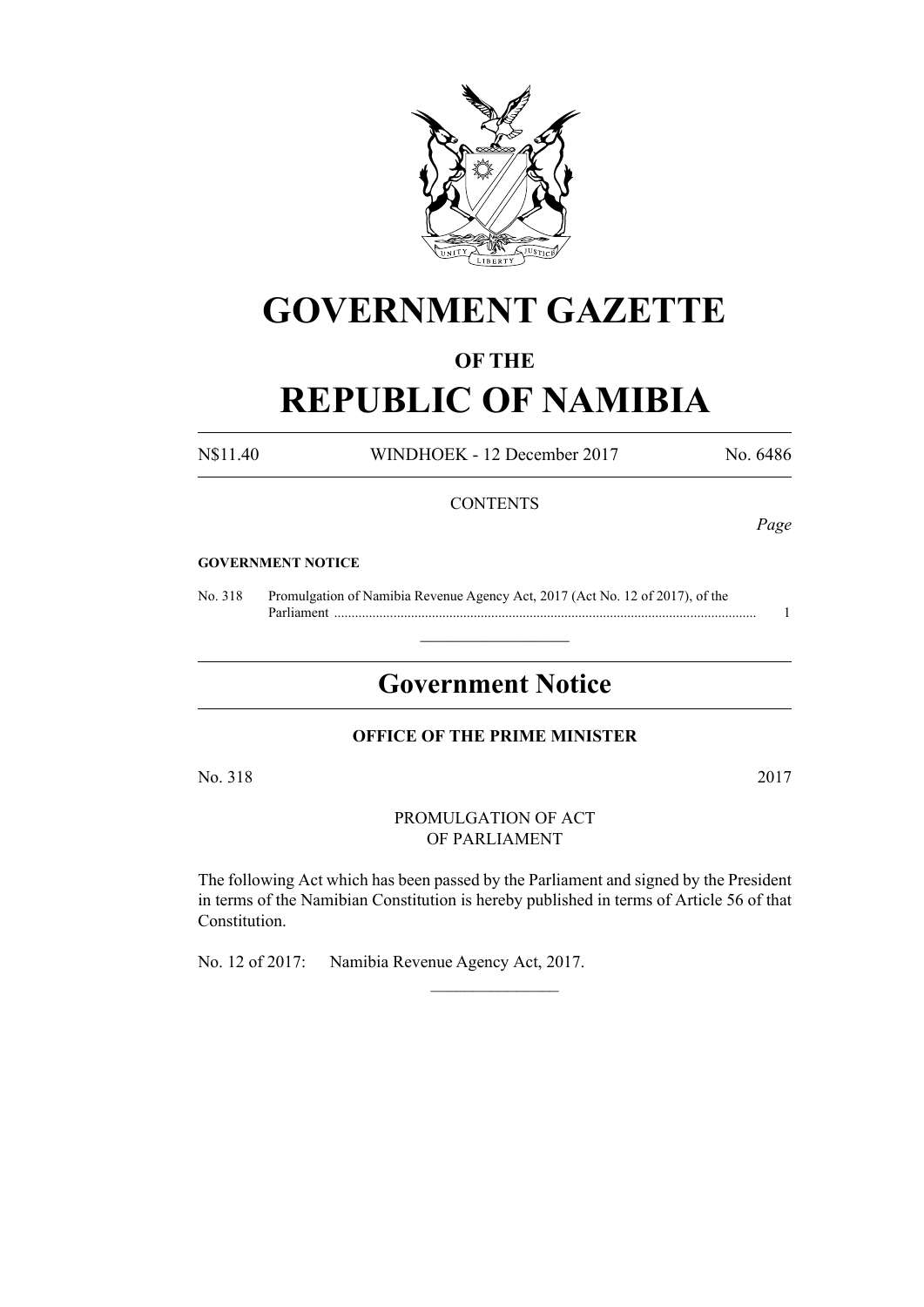# **ACT**

**To establish the Namibia Revenue Agency and to provide for its powers, functions and management; and to provide for incidental matters.**

*(Signed by the President on 21 November 2017)*

#### ARRANGEMENT OF SECTIONS

#### PART 1

#### INTRODUCTORY PROVISIONS

1. Definitions

#### PART 2 NAMIBIA REVENUE AGENCY

- 2. Establishment of Revenue Agency
- 3. Powers and functions of Revenue Agency

#### PART 3

#### BOARD OF REVENUE AGENCY

- 4. Establishment of Board
- 5. Powers and functions of Board
- 6. Board not to make assessment and determination of tax
- 7. Fiduciary duties of Board
- 8. Constitution of Board
- 9. Governance and performance agreements
- 10. Term of office of member
- 11. Disqualifications for appointment as member
- 12. Vacation of office by member
- 13. Filling of vacancies on Board
- 14. Disclosure of interest
- 15. Meetings and decisions of Board
- 16. Committees of Board
- 17. Allowances of members of Board and committees

#### PART 4

#### ADMINISTRATION OF REVENUE AGENCY

- 18. Appointment of Commissioner of Revenue Agency
- 19. Disqualification from appointment as Commissioner
- 20. Functions of Commissioner
- 21. Appointment of staff members of Revenue Agency
- 22. Performance agreements of management and staff of Revenue Agency
- 23. Termination of appointment of Commissioner
- 24. Remuneration of management and other staff of Revenue Agency
- 25. Acting Commissioner
- 26. Reference to Commissioner of Customs and Excise or Commissioner of Inland Revenue
- 27. Declaration of assets and interest by staff of Revenue Agency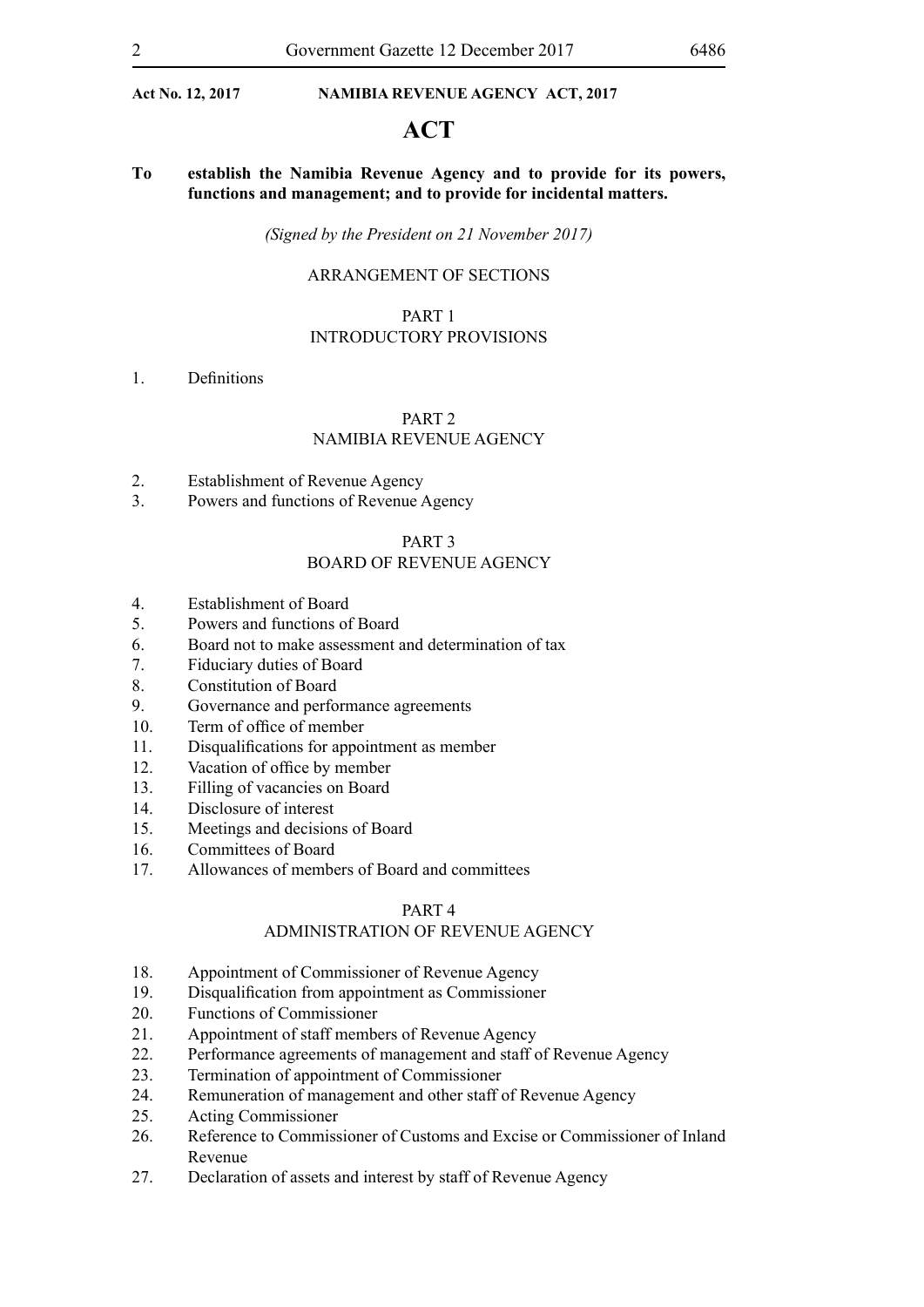# PART 6

#### FINANCIAL PROVISIONS

- 28. Funds of Revenue Agency
- 29. Financial year and budget
- 30. Accounts and audits
- 31. Annual report
- 32. Payment into State Revenue Fund
- 33. Exemptions from payment of income tax
- 34. Winding up of Revenue Agency

#### PART 7 GENERAL PROVISIONS

- 35. Confidentiality
- 36. Limitation of liabilities
- 37. Regulations
- 38. Tax laws administered by Revenue Agency
- 39. Savings and transitional provisions
- 40. Short title and commencement Schedule

**BE IT ENACTED** as passed by the Parliament, and assented to by the President, of the Republic of Namibia as follows:

#### PART 1 INTRODUCTORY PROVISIONS

#### **Definitions**

**1.** In this Act, unless the context indicates otherwise -

"Board" means the Board of the Namibia Revenue Agency established by section 4;

"chairperson" means the chairperson of the Board;

"Commissioner" means the Commissioner appointed in terms of section 18;

"member" means a member of the Board;

"Minister" means the Minister responsible for finance;

"Ministry" means the Ministry administering State finance;

"revenue" means the revenue of the State -

- (a) received or accrued by way of any tax, fee, levy, duty, rate, charge, penalty or fine; or
- (b) imposed and collected under the laws set out in the Schedule;

"revenue law" means any law set out in the Schedule in terms of which revenue is collected;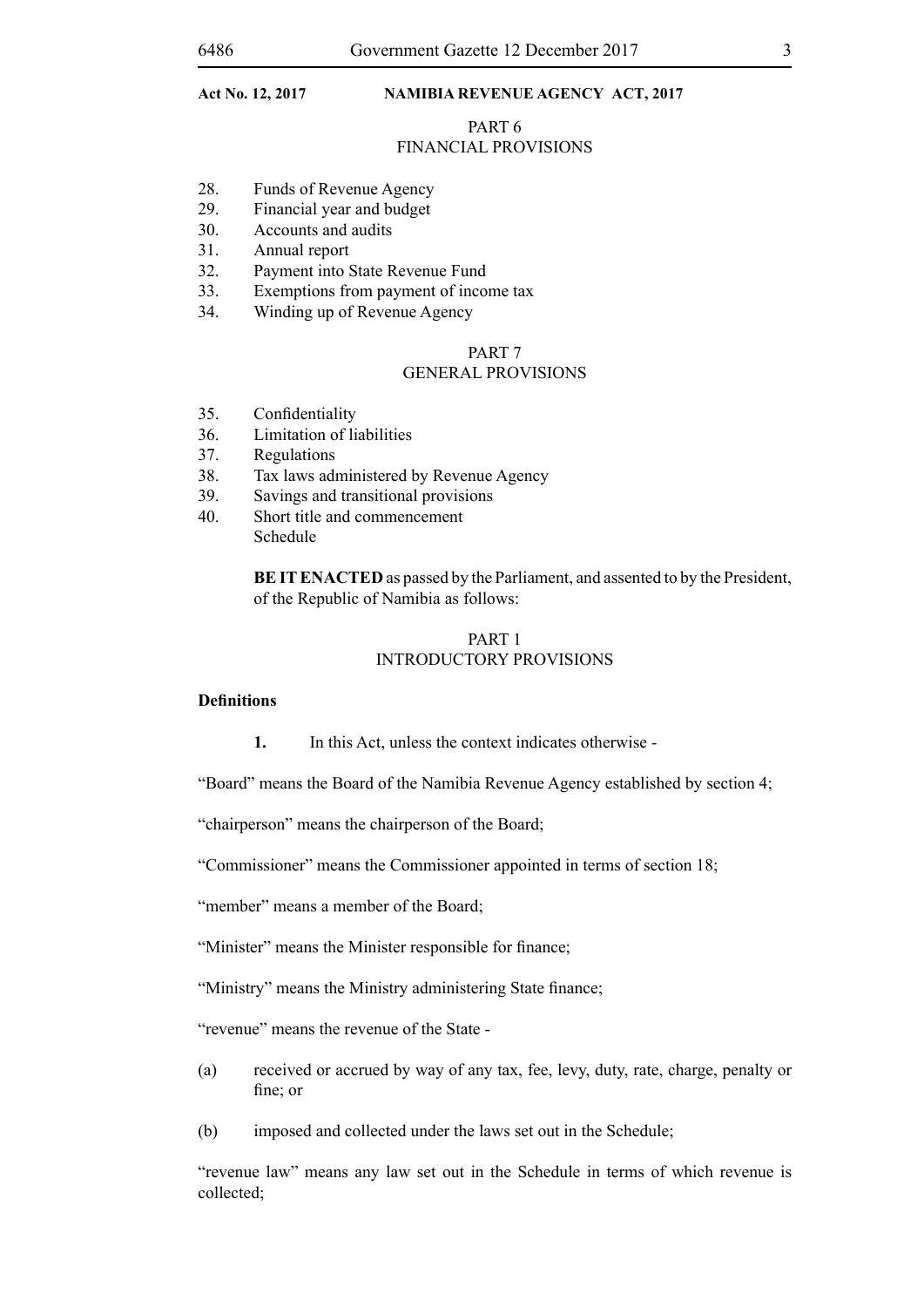"Revenue Agency" means the Namibia Revenue Agency established by section 2;

"State Revenue Fund" means the State Revenue Fund referred to in Article 125(1) of the Namibian Constitution; and

"tax" means any duty, fee, levy or other charge leviable under any revenue law.

#### PART 2

#### NAMIBIA REVENUE AGENCY

#### **Establishment of Revenue Agency**

**2.** (1) There is established a juristic person to be known as the Namibia Revenue Agency.

- (2) The Revenue Agency may -
- (a) sue or be sued;
- (b) enter into contracts, and perform all the acts
	- (i) for the proper performance of the functions of the Revenue Agency under this Act; and
	- (ii) which may lawfully be performed by a juristic person;
- (c) purchase or otherwise acquire, hold, charge or dispose of property;
- (d) insure itself against loss, damage, risk or liability which it may suffer or incur;
- (e) borrow money with the approval of the Minister;
- (f) subject to the approval of the Minister, accept money or goods donated or bequeathed to the Revenue Agency; or
- (g) appoint staff members of the Revenue Agency to perform the functions of the Revenue Agency.

(3) The Revenue Agency is not empowered to lead negotiations of treaties and international agreements relating to tax and customs.

(4) The Revenue Agency is an agent of the State for the assessment of tax and collection of State revenue under the direct supervision and direction of the Minister.

#### **Powers and functions of Revenue Agency**

- **3.** The powers and functions of the Revenue Agency are -
- (a) to assess and collect taxes and duties on behalf of the State in terms of the laws set out in the Schedule;
- (b) to receive and record all State revenue on behalf of the State;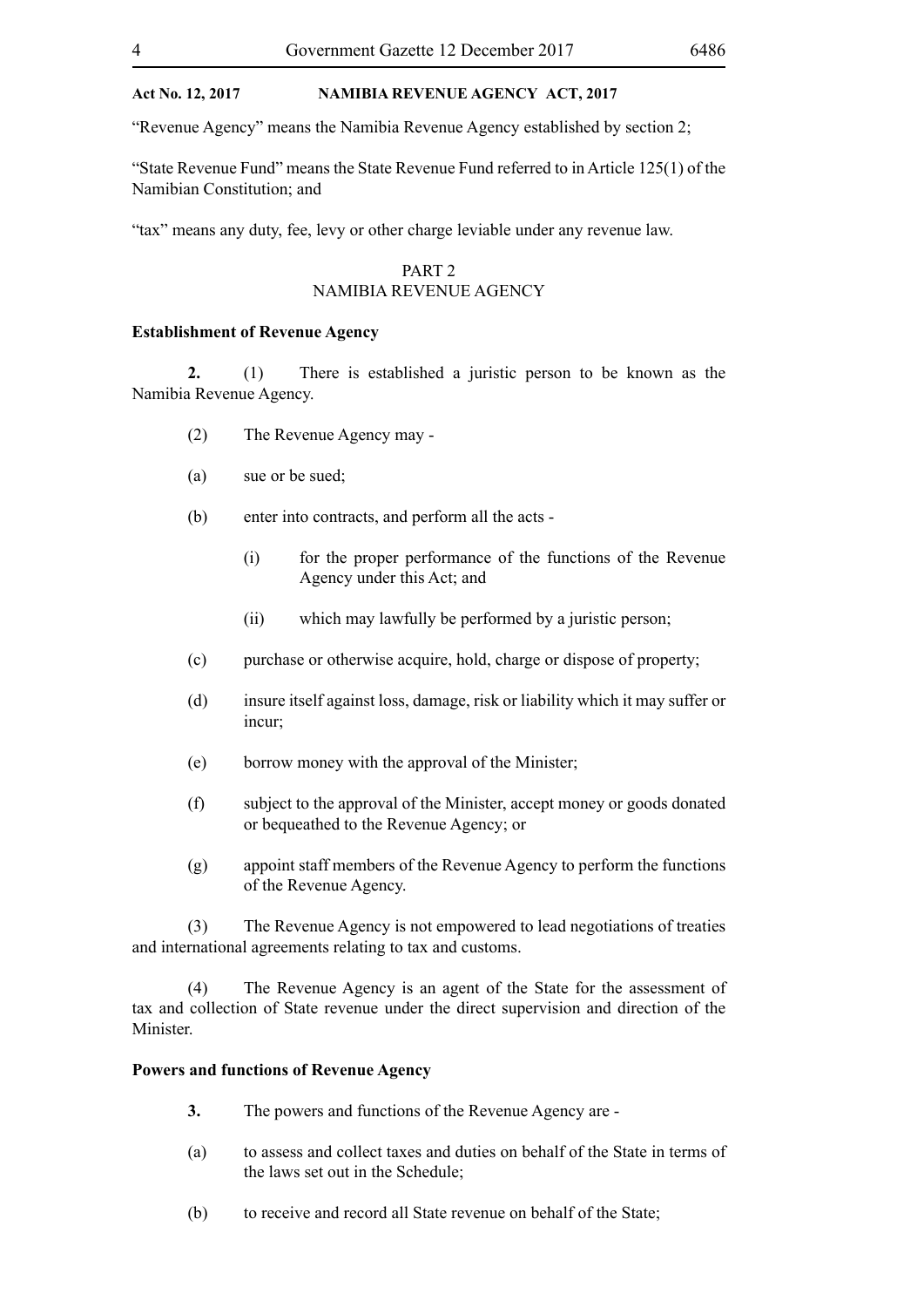- (c) to enforce the revenue, customs and excise laws, with respect to the collection of revenue as provided by those laws;
- (d) to levy penalties and interest on overdue accounts, collect unpaid taxes and impose liens over properties, as provided by revenue laws;
- (e) to provide customs and excise services that facilitate trade, maximise revenue collection and protect Namibian borders from illegal importation and exportation of goods;
- (f) to improve service delivery to taxpayers and promote compliance with the revenue laws;
- (g) to provide information to and to advise the Minister on all matters relating to the administration and collection of revenue in terms of the laws set out in the Schedule;
- (h) to ensure that all revenue collected on behalf of the State is, as soon as reasonably practicable, deposited into the State Account; and
- (i) to perform any other functions in relation to revenue collection as the Minister may direct in writing.

#### PART 3 BOARD OF REVENUE AGENCY

#### **Establishment of Board**

**4.** There is established a board to be known as the Board of Namibia Revenue Agency -

- (a) to serve as governing body of the Revenue Agency; and
- (b) to advise the Minister on any policy relating to the collection of revenue.

# **Powers and functions of Board**

- **5.** (1) The powers and functions of the Board are -
- (a) to ensure that the Revenue Agency is properly, efficiently and effectively managed;
- (b) to supervise and ensure proper control of resources, services, properties, personnel and contracts of the Revenue Agency;
- (c) to ensure that all policies governing the Revenue Agency contemplated in paragraph (g) are duly complied with;
- (d) to provide the strategic vision, mission and long term plan of the Revenue Agency;
- (e) to assess and consider the annual budget of the Revenue Agency for approval by the Minister;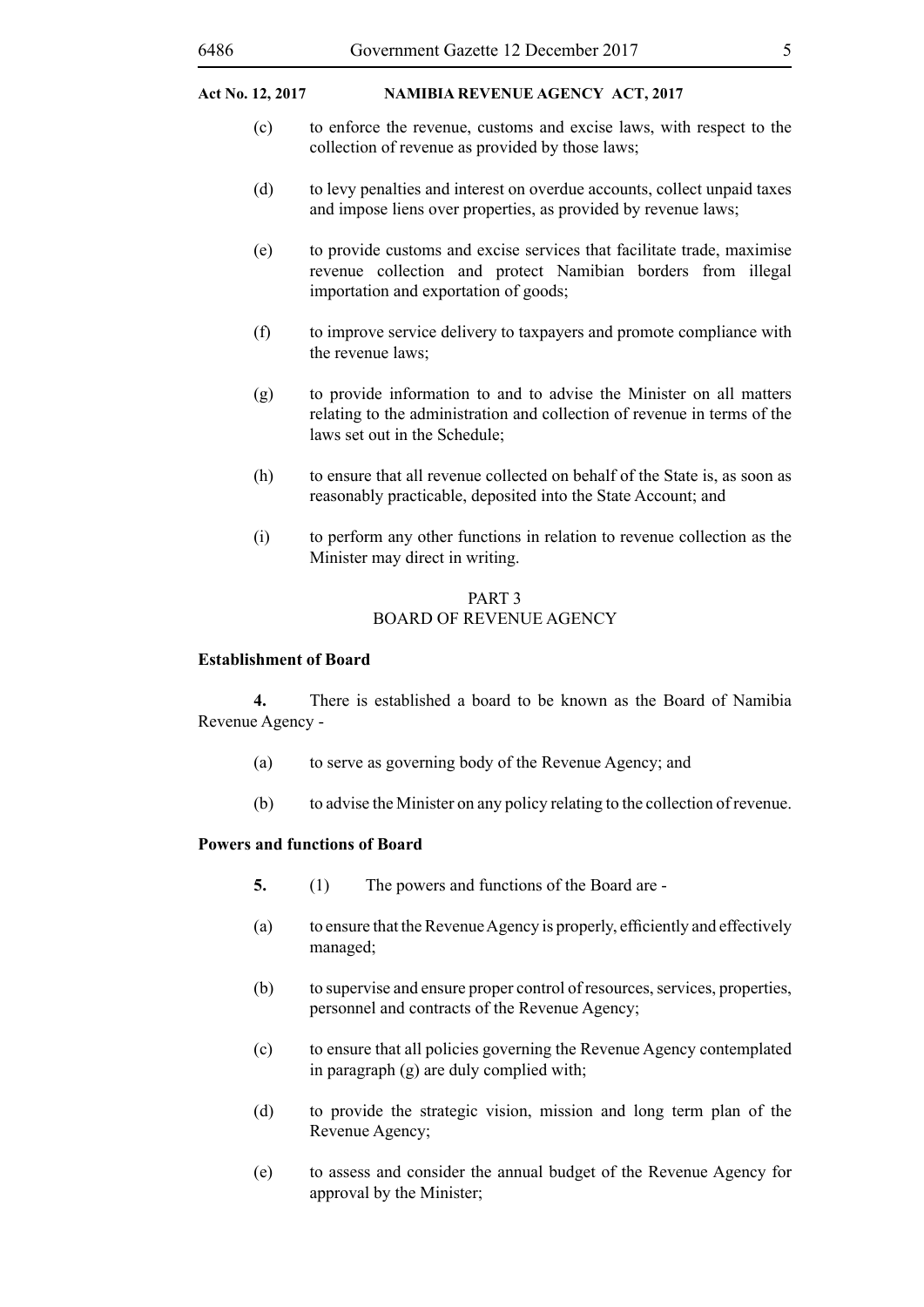- (f) to ensure the implementation and maintenance of effective, efficient and transparent systems of -
	- (i) financial, audit and risk management; and
	- (ii) internal control;
- (g) to develop administrative and operational policies necessary for the discharge of the functions of the Revenue Agency for approval by the Minister.

(2) Nothing in this Act may be construed as giving a power to the Board to make any policy on the collection of revenue.

#### **Board not to make assessment and determination of tax**

- **6.** The Board may not -
- (a) have access to; or
- (b) deliberate on any issue relating to the determination of,

tax return, tax assessment or tax liability of a taxpayer or any tax appeal by a taxpayer.

#### **Fiduciary duties of Board**

- **7.** (1) The fiduciary duties of the Board are -
- (a) to exercise the duty of utmost care to ensure reasonable protection of the assets and records of the Revenue Agency; and
- (b) to act with fidelity, honesty, integrity and in the best interest of the Revenue Agency when -
	- (i) assisting, advising or recommending to the Minister; and
	- (ii) performing other powers and functions under this Act.
- (2) A member of the Board may not -
- (a) act in a way that is inconsistent with the powers and functions of the Board in terms of this Act; or
- (b) use his or her position or privileges, or confidential information obtained in the course of his or her functions as a member, for personal gain or to improperly benefit another person.

#### **Constitution of Board**

- **8.** (1) The Board consists of seven members comprising of -
- (a) the Permanent Secretary of the Ministry *ex officio*;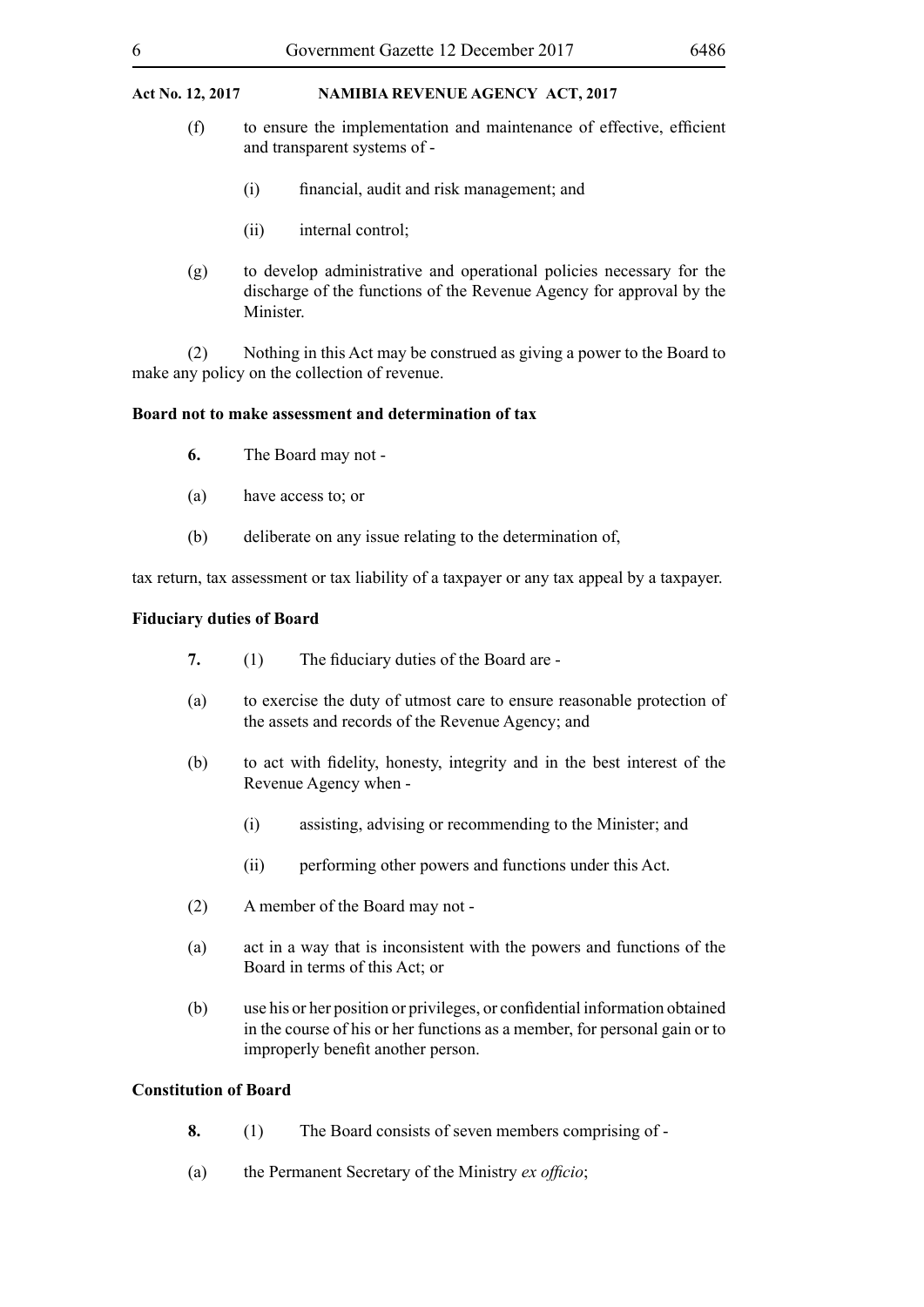- (b) the Commissioner *ex officio*; and
- (c) five persons, who are
	- (i) suitably qualified and have knowledge and experience in
		- (aa) auditing, human resources, economics, taxation, law or accounting and finance; or
		- (bb) other matters of revenue collection as the Minister may determine; and
	- (ii) fit and proper persons.

(2) The Minister must appoint the chairperson and deputy chairperson of the Board from amongst the members.

(3) The constitution of the board and the appointments under subsection (1) and (2), respectively, must reflect a gender balance.

#### **Governance and performance agreements**

**9.** The Minister, within 30 days of the Board being constituted, must enter into a written performance agreement with members.

#### **Term of office of member**

10. (1) A member of the Board holds office for a term of three years and is eligible for reappointment at the expiry of that term.

(2) The Minister may not appoint a person as member for more than two consecutive terms.

#### **Disqualifications for appointment as member**

**11.** A person does not qualify for appointment as a member of the Board, if the person -

- (a) is a member of Parliament, a regional council or local authority council;
- (b) is serving as a board member of the two other boards;
- (c) has been convicted, whether in Namibia or elsewhere of theft, corruption, fraud, forgery or perjury or any other offence involving dishonesty during the period of 10 years before the date of appointment;
- (d) is an unrehabilitated insolvent;
- (e) has under any law been declared to be of unsound mind; or
- (f) has been removed from an office of trust during the period of 10 years before the date of appointment.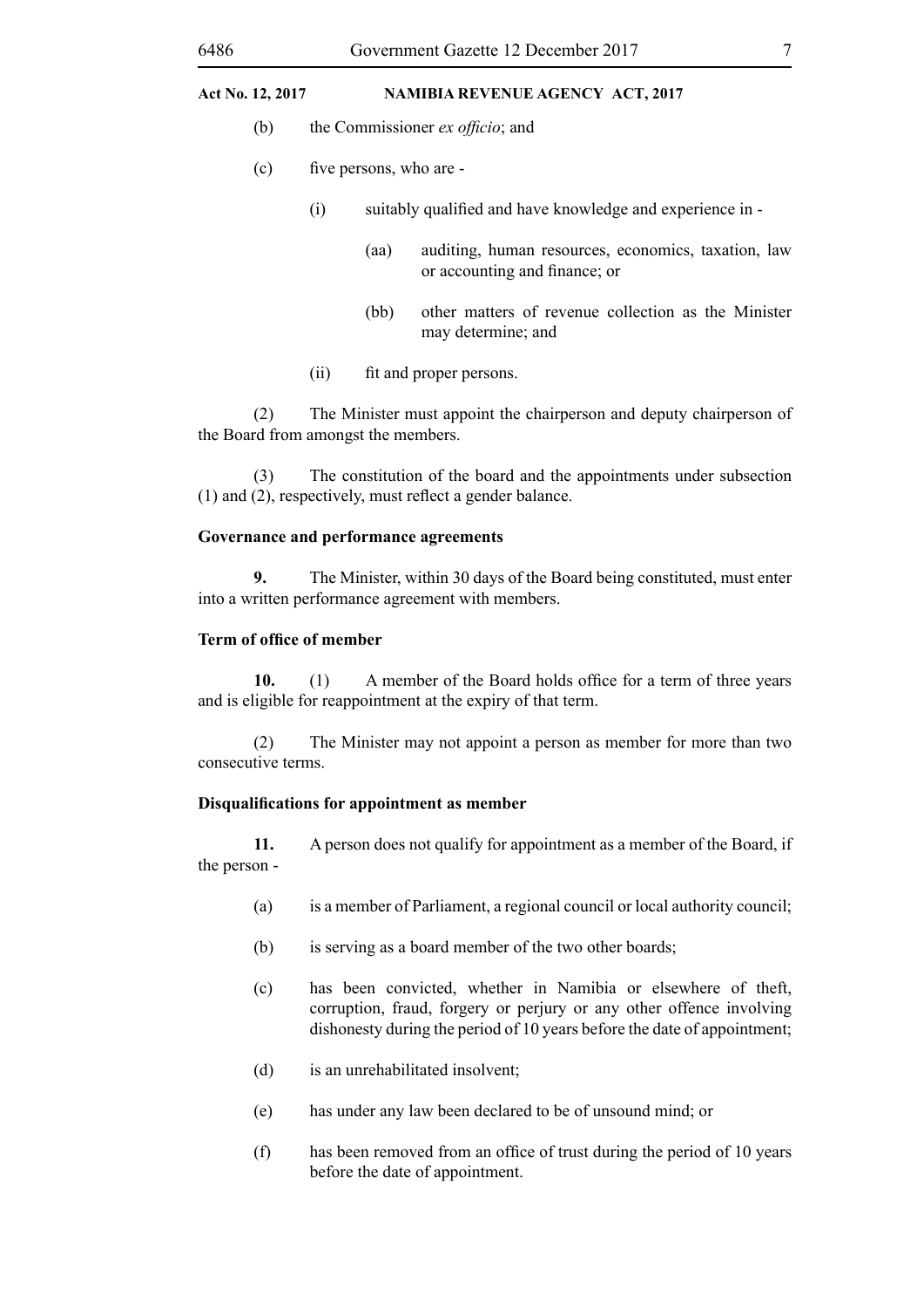#### **Vacation of office by member**

|          | The office of a member of the Board becomes vacant if the |  |  |  |  |
|----------|-----------------------------------------------------------|--|--|--|--|
| member - |                                                           |  |  |  |  |

- (a) becomes subject to any of the disqualifications referred to in section  $11$ ;
- (b) resigns from his or her office, after giving the Minister 30 days written notice of his or her intention to resign;
- (c) has been absent from three consecutive meetings of the Board without leave of the chairperson of the Board; or
- (d) is removed from office under subsection (2).
- (2) The Minister may remove a member from the Board, if -
- (a) the member has been found to be physically or mentally incapable of performing his or her functions efficiently, and a medical doctor has issued a certificate to that effect;
- (b) the member is found guilty of misconduct to the detriment of the objectives of the Board or Revenue Agency;
- (c) the member is not, for whatever reason, effectively and efficiently performing the functions of the Board as a member; or
- (d) the member is found guilty of misconduct by a tribunal, Board or other body constituted for the purpose of adjudicating on matters of discipline or conduct,

after the member has been afforded a reasonable opportunity to be heard or make presentations.

#### **Filling of vacancies on Board**

**13.** Where a vacancy on the Board occurs, the Minister must in accordance with section 8 appoint another person as member for the remainder of the term of office of the member who vacates office.

#### **Disclosure of interest**

- **14.** (1) A member must -
- (a) disclose to the Board any direct or indirect personal or private business interest that the member or a spouse or partner of the member may have in any matter before the Board; and
- (b) after the disclosure under paragraph (a), leave the meeting for the other members to consider the disclosure to see if it is of a trivial nature or not and decide whether the member is allowed to sit or not.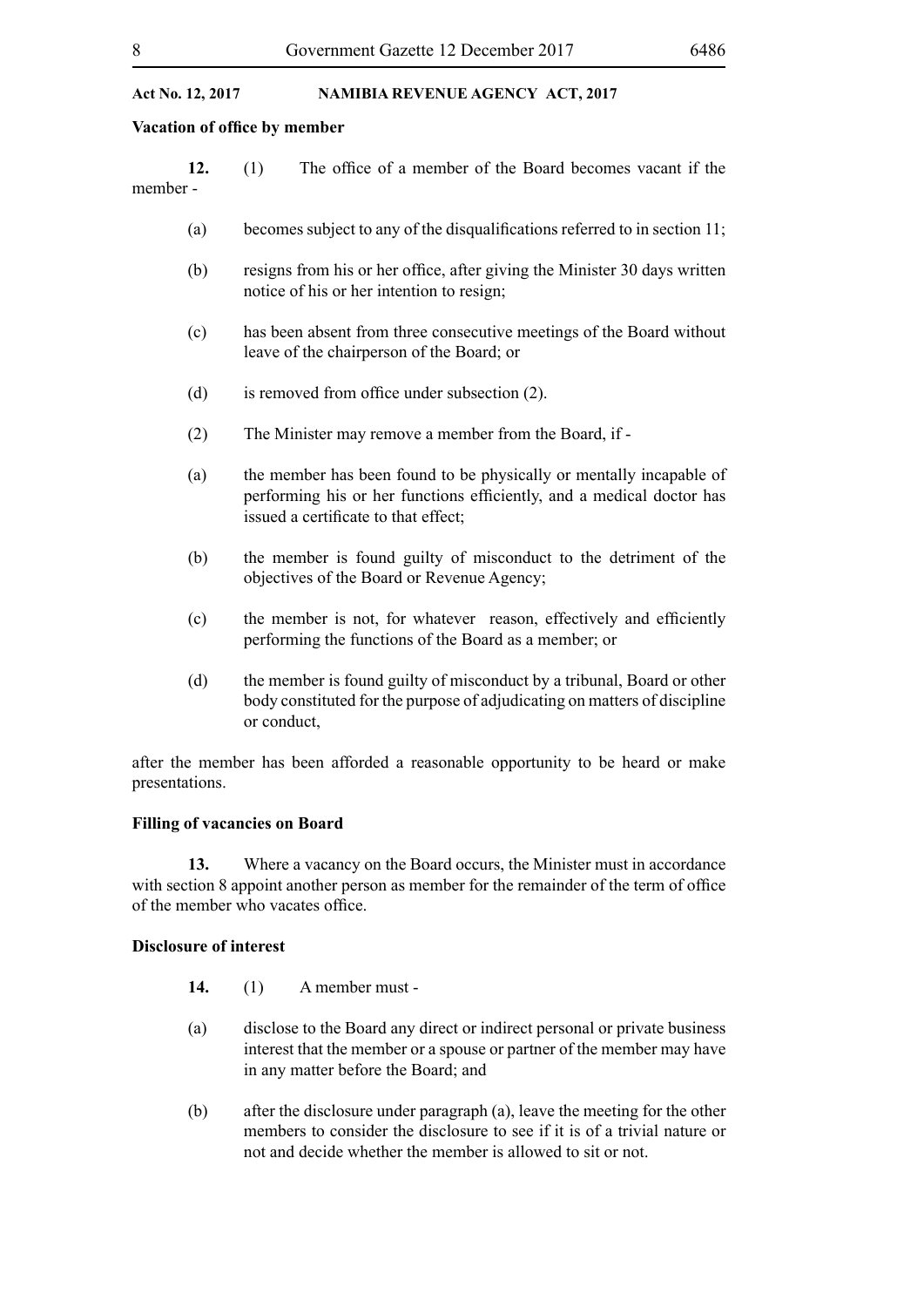(2) A disclosure under subsection (1)(a) and the decision taken by the remaining members in connection with the disclosure are recorded in the minutes of the meeting.

(3) A member who knowingly contravenes or fails to comply with subsection (1) commits an offence and is liable to a fine not exceeding N\$5 000 or to imprisonment not exceeding a period of 12 months, or to both such fine and such imprisonment.

#### **Meetings and decisions of Board**

**15.** (1) The Minister must convene the first meeting of the Board and thereafter, subject to subsection (2), the Board must meet at least once in two months.

(2) The chairperson may at any time, and must if so requested by the Minister or by a majority of members in writing, convene a special meeting of the Board.

(3) The majority of all members constitutes a quorum at a meeting of the Board.

(4) The chairperson presides at meetings of the Board or in the absence of the chairperson the deputy chairperson, and in the absence of both the chairperson and deputy chairperson the members present at a meeting must elect from amongst their number a member to preside over that meeting.

(5) A decision of the majority of the members present at a meeting of the Board constitutes a decision of the Board and, in the event of an equality of votes, the member presiding at the meeting has a casting vote in addition to his or her deliberative vote.

(6) A decision of the Board or an act performed under the authority of the Board is not invalid only by reason of -

- (a) a vacancy on the Board; or
- (b) the fact that a person not entitled to sit as a member was in attendance when the decision was taken or when the act authorised, if the decision was taken or act was authorised by a majority of the members who were present and entitled to vote at such meeting.
- (7) The Commissioner must -
- (a) designate staff members of the Revenue Agency to perform administrative functions of the Board; and
- (b) assign one of the staff members as secretary of the Board.

(8) Subject to this Act, the Board must determine the procedures to be followed at meetings of the Board.

(9) The Board must cause proper minutes of proceedings to be kept for all its meetings.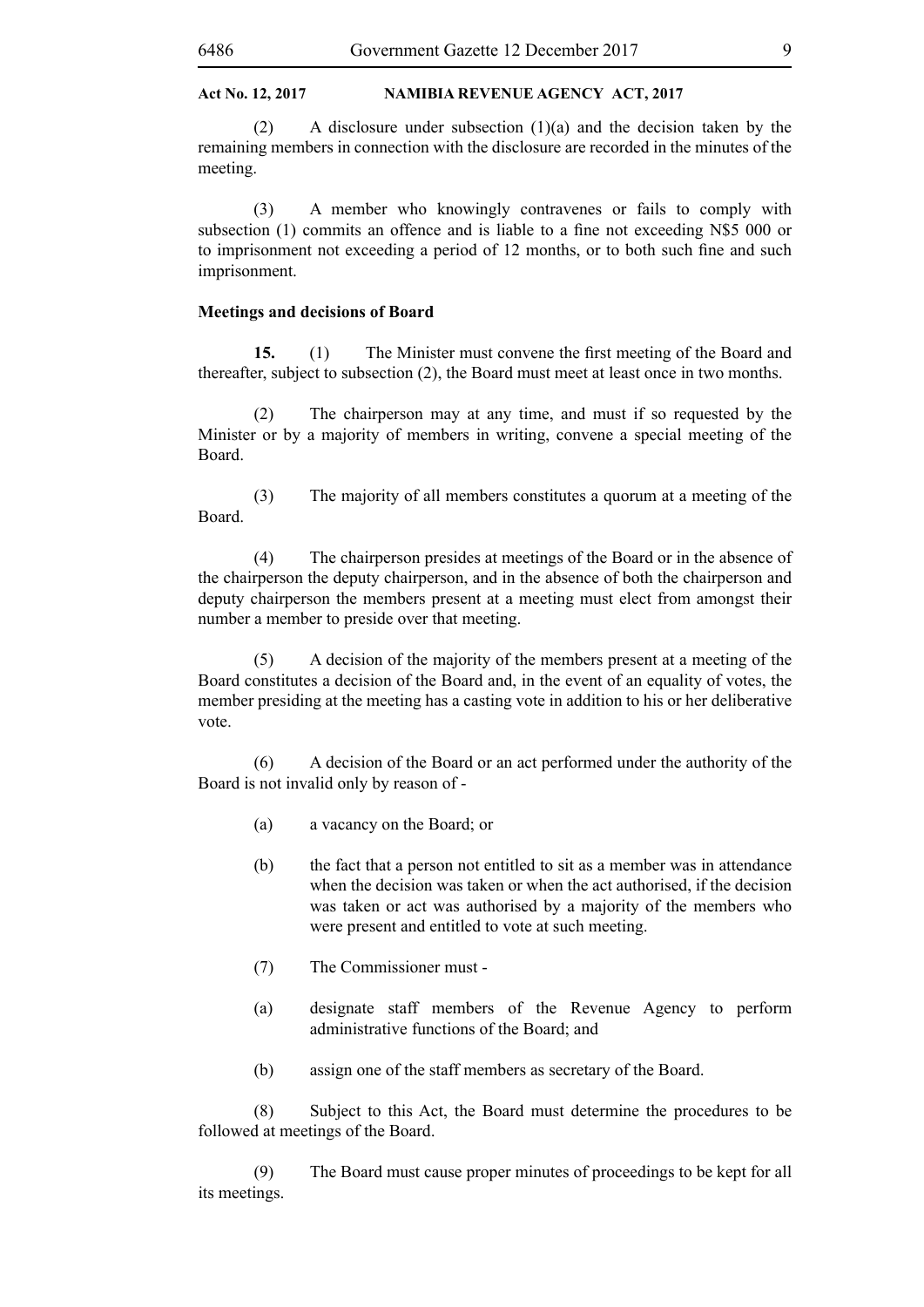(10) The Board may invite a person with expertise in any matter before the Board to attend and to participate in the deliberations of a meeting of the Board, but such person has no right to vote.

#### **Committees of Board**

**16.** (1) The Board may appoint any committee as the Board thinks necessary to exercise such powers and perform such functions as the Board may delegate or assign under subsection (6).

(2) A committee appointed under subsection (1) consists of such members of the Board, and may include such persons not being members of the Board and who are not disqualified in terms of section 11, as the Board may appoint to the committee.

(3) The Board must appoint a member of the Board to be the chairperson of a committee.

(4) The chairperson of the Board may convene a meeting of a committee at any time and place.

(5) The Board may dissolve or reconstitute a committee at any time.

(6) The Board may delegate or assign any power or function conferred or imposed upon the Board by or under this Act to a committee of the Board subject to such conditions as the Board may determine, except the power to approve or recommend anything and to appoint staff members under this Act.

(7) The Board is not divested or relieved of a power or function delegated or assigned under subsection (6).

(8) The Board, at any time and without prejudice of a right, may vary or set aside any decision made by a committee of the Board in the exercise of the power delegated to the committee under subsection (6).

#### **Allowances of members of Board and committees**

**17.** A member of the Board or committee who is not in the full-time employment of the State is paid, out of the funds of the Revenue Agency, such allowances approved by the Minister.

#### PART 4

#### ADMINISTRATION OF REVENUE AGENCY

#### **Appointment of Commissioner of Revenue Agency**

**18.** (1) The Revenue Agency is headed by the Commissioner who is the Chief Executive Officer of the Revenue Agency.

- (2) The Minister may appoint a fit and proper person as Commissioner -
- (a) after consultation with the Board;
- (b) if the qualifications and experience of the person are suitable to the functions of the Revenue Agency;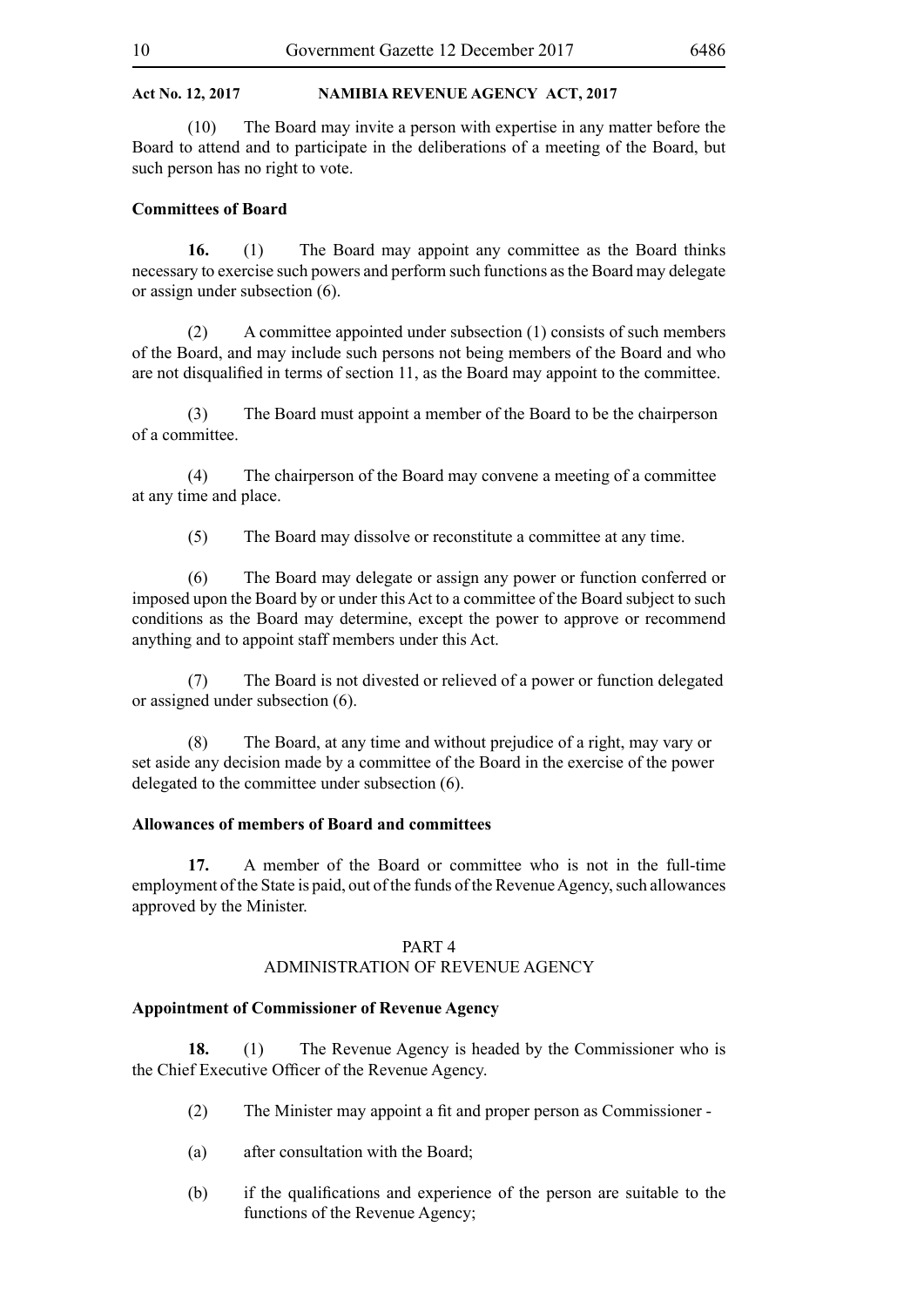- (c) on terms and conditions of service determined by the Minister, after consultation with the Board; and
- (d) for a term of five years.
- (3) The Commissioner is eligible for reappointment at the expiry of his or her term of office -
- (a) based on his or her excellent performance; and
- (b) at the discretion of the appointing authority.
- (4) The Minister may not appoint a person as Commissioner for more than two terms.
	- (5) The Commissioner -
	- (a) is in the full-time employment of the Revenue Agency; and
	- (b) may not actively engage in any other business, occupation or employment, whether for remuneration or not, without the prior written approval of the Minister.

#### **Disqualification from appointment as Commissioner**

**19.** A person does not qualify for appointment or to continue to hold office as Commissioner, if the person -

- (a) is a member of Parliament, a regional council or local authority council;
- (b) has been convicted, whether in Namibia or elsewhere of theft, corruption, fraud, forgery or perjury or any other offence involving dishonesty;
- (c) is an unrehabilitated insolvent;
- (d) has under any law been declared to be of unsound mind;
- (e) has been removed from an office of trust; or
- (f) has at any time by order of a competent authority, been suspended or disqualified from practising a profession on grounds of unprofessional conduct or misconduct.

#### **Functions of Commissioner**

- **20.** The functions of the Commissioner are -
- (a) to administer and manage the activities of the Revenue Agency subject to the general supervision and direction of the Board;
- (b) to formulate and transmit to the Board the strategic plan, internal policies, business plan, management systems, budget proposals and the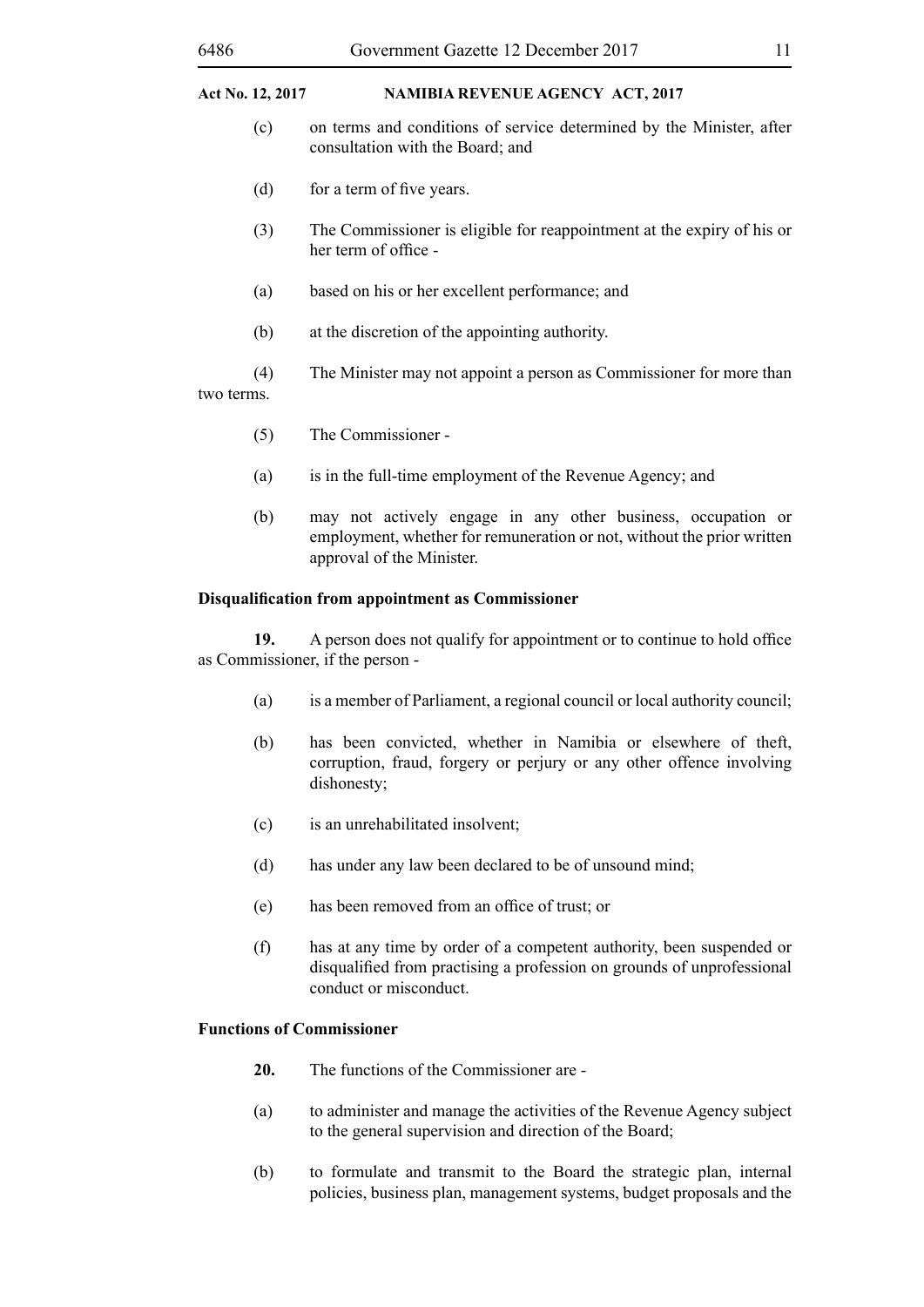budget execution report for the previous fiscal year for guidance and approval;

- (c) to manage the funds, properties and business of the Revenue Agency;
- (d) to administer, organise and control the staff members of the Revenue Agency in accordance with the approved Revenue Agency Human Resource Policy;
- (e) to properly, efficiently and effectively perform the functions and execute the mandate of the Revenue Agency; and
- (f) to submit to the Minister monthly or when requested by the Minister regular statistics and all relevant information on revenue performance and revenue collection functions.

#### **Appointment of staff members of Revenue Agency**

**21.** To efficiently and effectively achieve the objects of the Revenue Agency, the Commissioner may appoint the staff members -

- (a) below the level of management; and
- (b) at management level with the approval of the Board.

#### **Performance agreements of management and staff of Revenue Agency**

**22.** (1) The Commissioner and the management staff of the Revenue Agency must, within 30 days of appointment, enter into performance agreements with the Board.

(2) A staff member of the Revenue Agency must, within 30 days of appointment, enter into a performance agreement with the Commissioner.

(3) The performance agreements under subsections (1) and (2) include human resources policy matters.

(4) The failure of the Commissioner or a management staff member or supervisor to carry out the terms of a performance agreement constitute a ground for his or her dismissal from the Revenue Agency, subject to the Human Resources Policy.

#### **Termination of appointment of Commissioner**

**23.** (1) The Minister may, subject to the rules of natural justice, terminate the appointment of the Commissioner, if the Commissioner -

- (a) is found to be physically or mentally incapable of performing his or her functions efficiently, and the medical doctor has issued a certificate to that effect;
- (b) is found guilty of misconduct to the detriment of the objectives of the Board or Revenue Agency;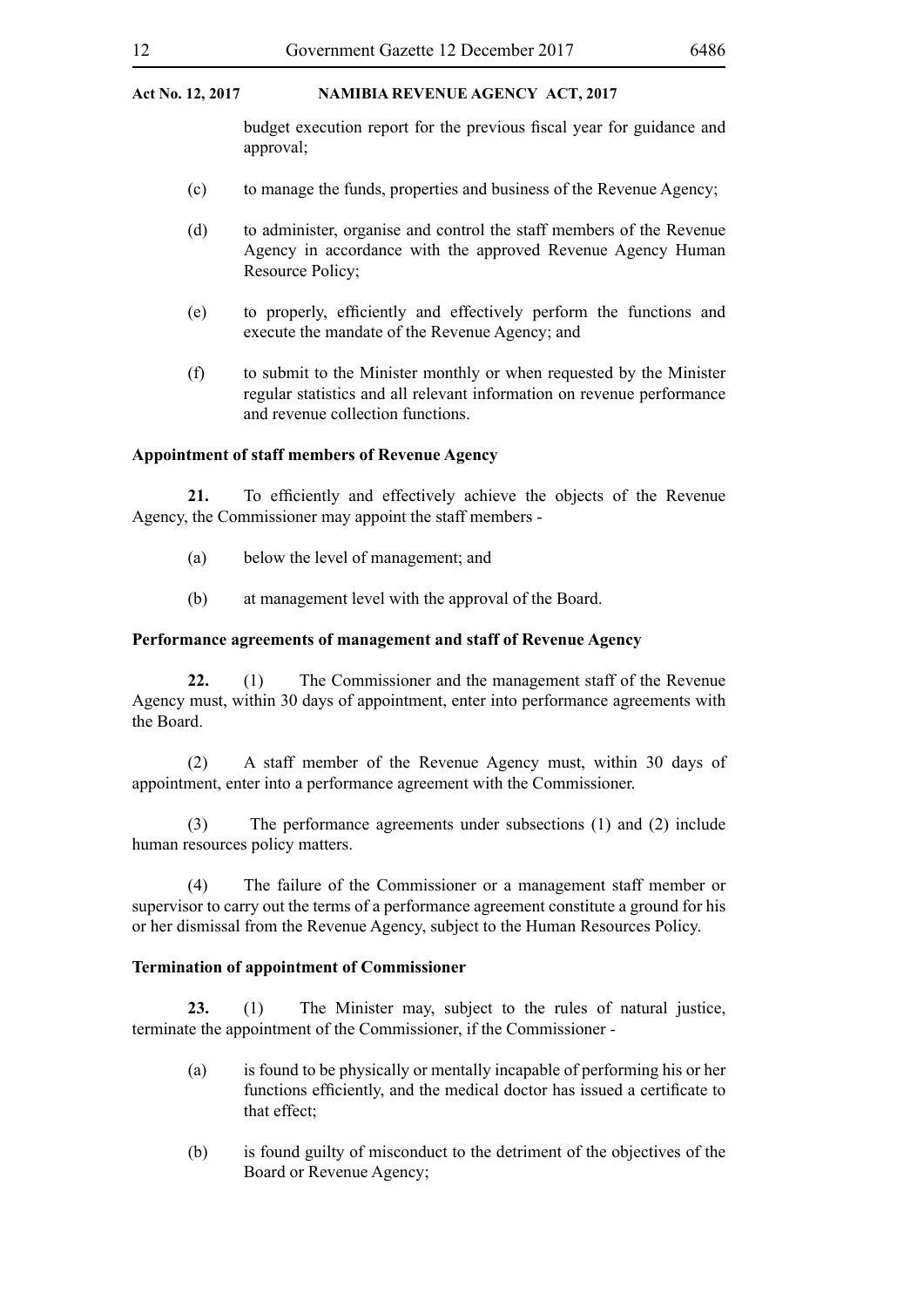- (c) is not, for whatever reason, effectively and efficiently performing the functions of the Revenue Agency as Commissioner; or
- (d) is found guilty of any offence involving dishonesty or other serious offence.

(2) The Commissioner may resign from office by giving at least three months written notice of his or her resignation to the Minister.

#### **Remuneration of management and other staff of Revenue Agency**

**24.** The Board, with the concurrence of the Minister, must determine the conditions of service, remuneration and other benefits of the staff of the Revenue Agency, except for the Commissioner.

#### **Acting Commissioner**

**25.** (1) If -

- (a) the office of the Commissioner is vacant; or
- (b) the Commissioner is unable to perform his or her functions,

the Minister must appoint a person with appropriate knowledge and experience to act as Commissioner during that vacancy or inability.

(2) A person who is appointed under subsection (1) to act as Commissioner -

- (a) may not act for a period of more than six months, but the Minister may for compelling reasons extend the appointment for a further period not exceeding six months; and
- (b) is entitled to the remuneration attached to the office of the Commissioner for the period that the person is acting as Commissioner.

(3) Subsection (2) does not apply if the Commissioner is temporarily absent from office due to official duties, in which case the Commissioner must appoint a management staff member to act as Commissioner.

#### **Reference to Commissioner of Customs and Excise or Commissioner of Inland Revenue**

**26.** A reference in any law or legal document to the Commissioner of Customs and Excise or the Commissioner of Inland Revenue is, from the commencement of this Act, construed as a reference to the Commissioner.

#### **Declaration of assets and interests by staff of Revenue Agency**

- **27.** (1) If the Revenue Agency appoints a person -
- (a) as Commissioner, the person must submit a declaration of assets and interests to the Board; or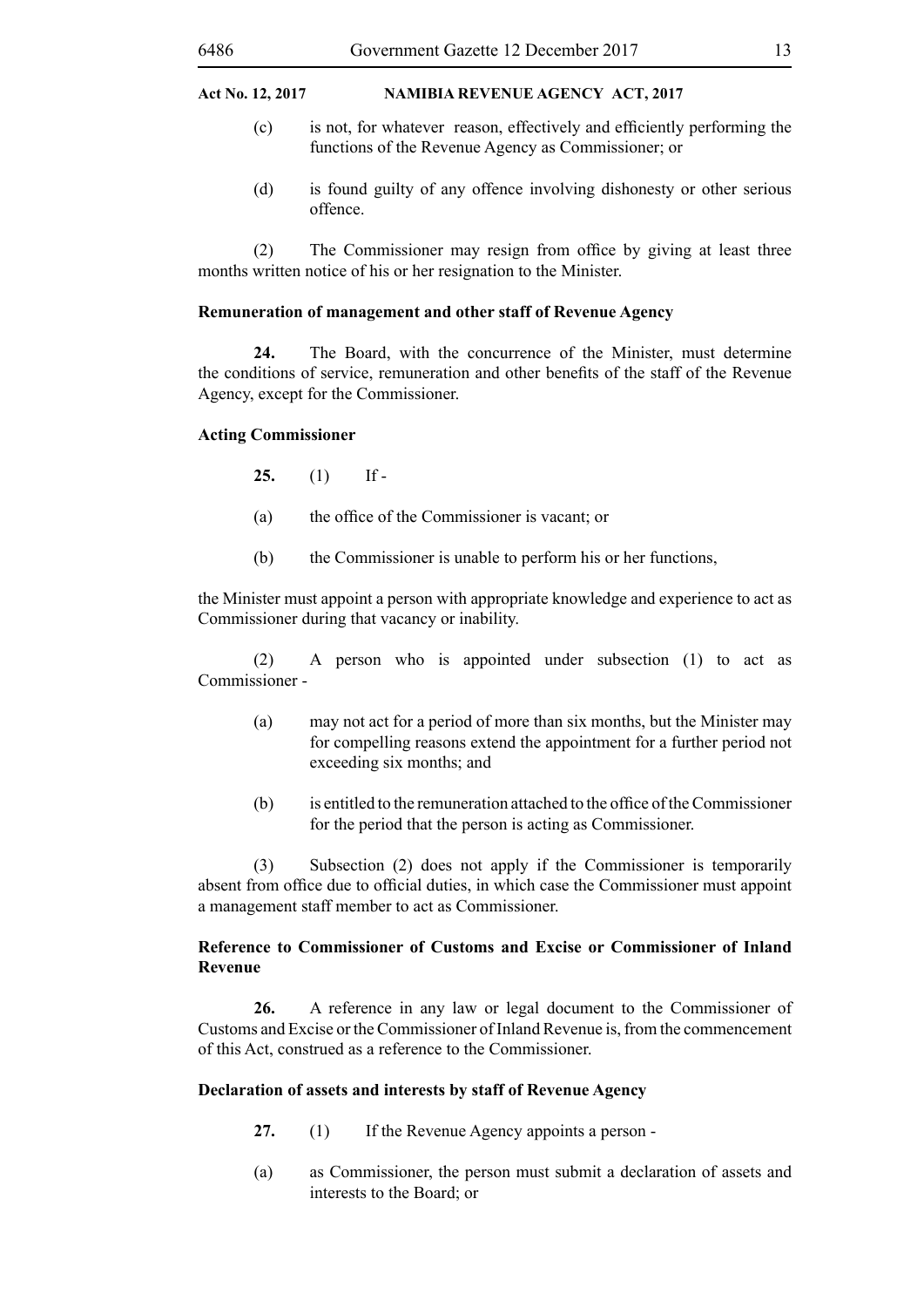(b) as staff member or in any other capacity, the person must submit a declaration of assets and interests to the Commissioner,

in the form prescribed in the code of ethics of the Revenue Agency, in relation to himself or herself, his or her spouse, minor children, grandchildren and subject to subsection (2), children of age.

(2) The declaration must, in relation to children of age, specify any property sold, transferred or donated to each one of them in any form or manner whatsoever including income or benefits from any account, business, partnership or trust.

(3) Each year the person appointed under subsection (1) must make a fresh declaration of assets and interests in the form specified in that subsection.

(4) Despite subsection (3), where the Commissioner has reason to believe that a person appointed under subsection (1) has in good faith omitted to declare certain assets or interests, the Commissioner may require the person to make a declaration of assets and interests as soon as possible after the omission is found.

(5) If the Commissioner, staff member or any other person employed by the Revenue Agency -

- (a) knowingly submits a false declaration; or
- (b) conceals the existence of assets or interests which the person is required to declare,

under this section, he or she commits an offence and is liable to a fine not exceeding N\$50 000 or imprisonment to a period not exceeding five years, or to both such fine and such imprisonment.

#### PART 6 FINANCIAL PROVISIONS

#### **Funds of Revenue Agency**

- **28.** The funds of the Revenue Agency consist of -
- (a) money appropriated by Parliament;
- (b) grants and donations subject to the approval of the Minister;
- (c) investment income and proceeds from the disposal of any Revenue Agency property; and
- (d) loans extended to the Revenue Agency with the prior approval of the **Minister**

#### **Financial year and budget**

**29.** (1) The financial year of the Revenue Agency ends on 31 March each year.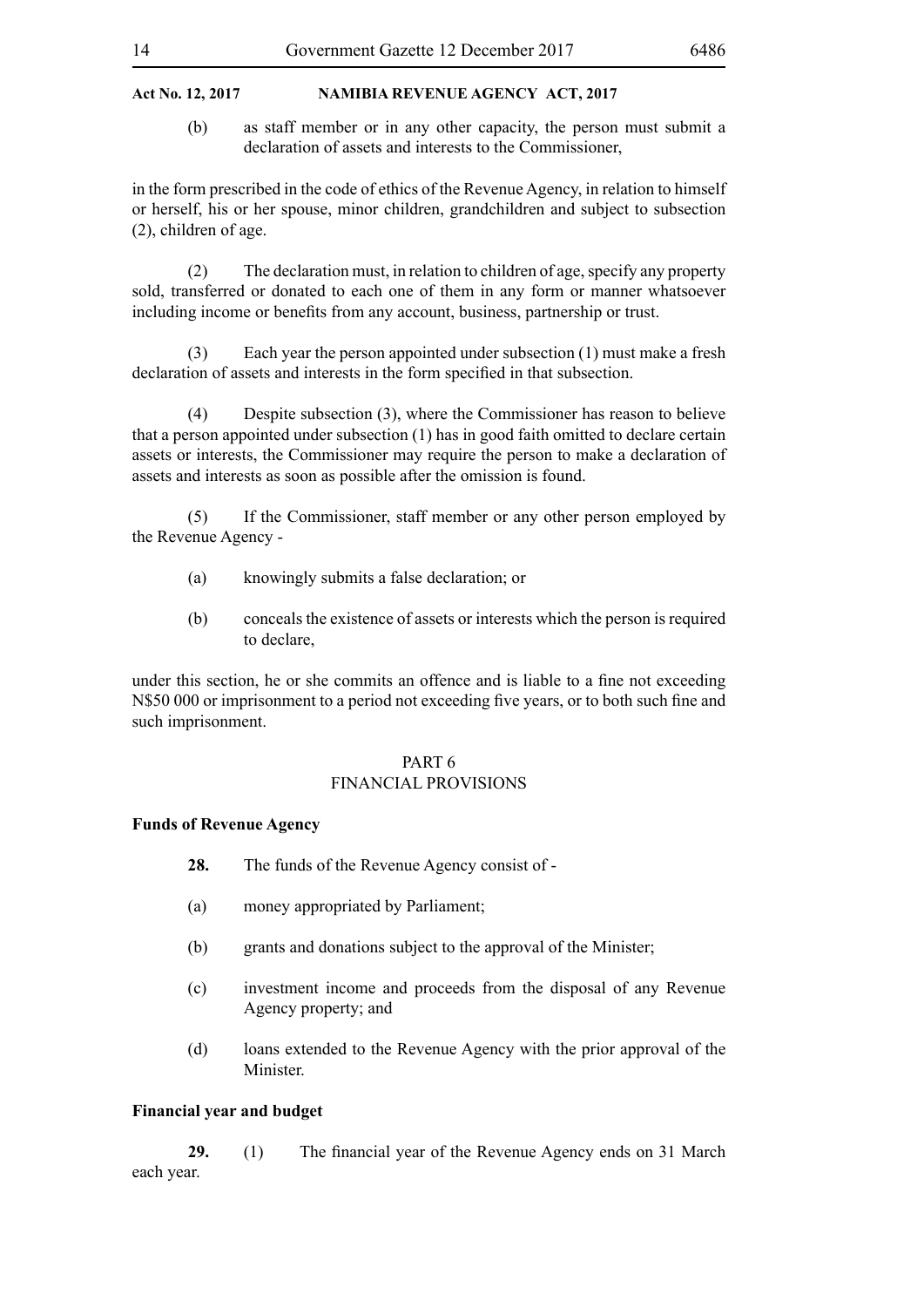(2) The Revenue Agency may not incur an expense, except in accordance with a budget drawn up in terms of subsection (3)(a) pursuant to a three year strategic plan approved by the Board with the concurrence of the Minister.

- (3) The Commissioner must, in each financial year -
- (a) draw up a budget for the next financial year; and
- (b) submit the budget drawn up in terms of paragraph (a) to the Board for consideration and subsequent transmission to the Minister for approval.

#### **Accounts and audits**

**30.** (1) The Revenue Agency must open bank accounts at banking institutions approved by the Minister on the advice of the Board.

(2) The Commissioner must keep and maintain proper accounts, statements of accounts and other records in respect of every financial year relating to the activities of the Revenue Agency.

(3) The accounts, statements and records referred to in subsection (2) are annually audited by either -

- (a) the Auditor-General ; or
- (b) a person registered as an auditor in terms of the Public Accountants' and Auditors' Act, 1951 (Act No. 51 of 1951), appointed by the Board with the consent of the Auditor-General.

#### **Annual report**

**31.** (1) The Commissioner must, within six months of the end of a financial year, submit to the Board a comprehensive annual report on the operations of the Revenue Agency for such financial year for transmission to the Minister, together with the Auditor-General's report and the audited financial statements.

(2) The Minister, after receipt of the annual report, must table the report in the National Assembly within -

- (a) 30 days of receipt, if the National Assembly is in session; or
- (b) 14 days after the commencement of its next session if the National Assembly is not in session during receipt.

#### **Payment into State Account**

**32.** All revenue collected by the Revenue Agency must, as soon as possible, be paid into the State Account in accordance with the instructions issued under section 24(1)(c) of the State Finance Act, 1991 (Act No. 31 of 1991).

#### **Exemption from payment of income tax**

**33.** The Revenue Agency may not pay tax, duty or levy imposed under any law on the income of the Revenue Agency.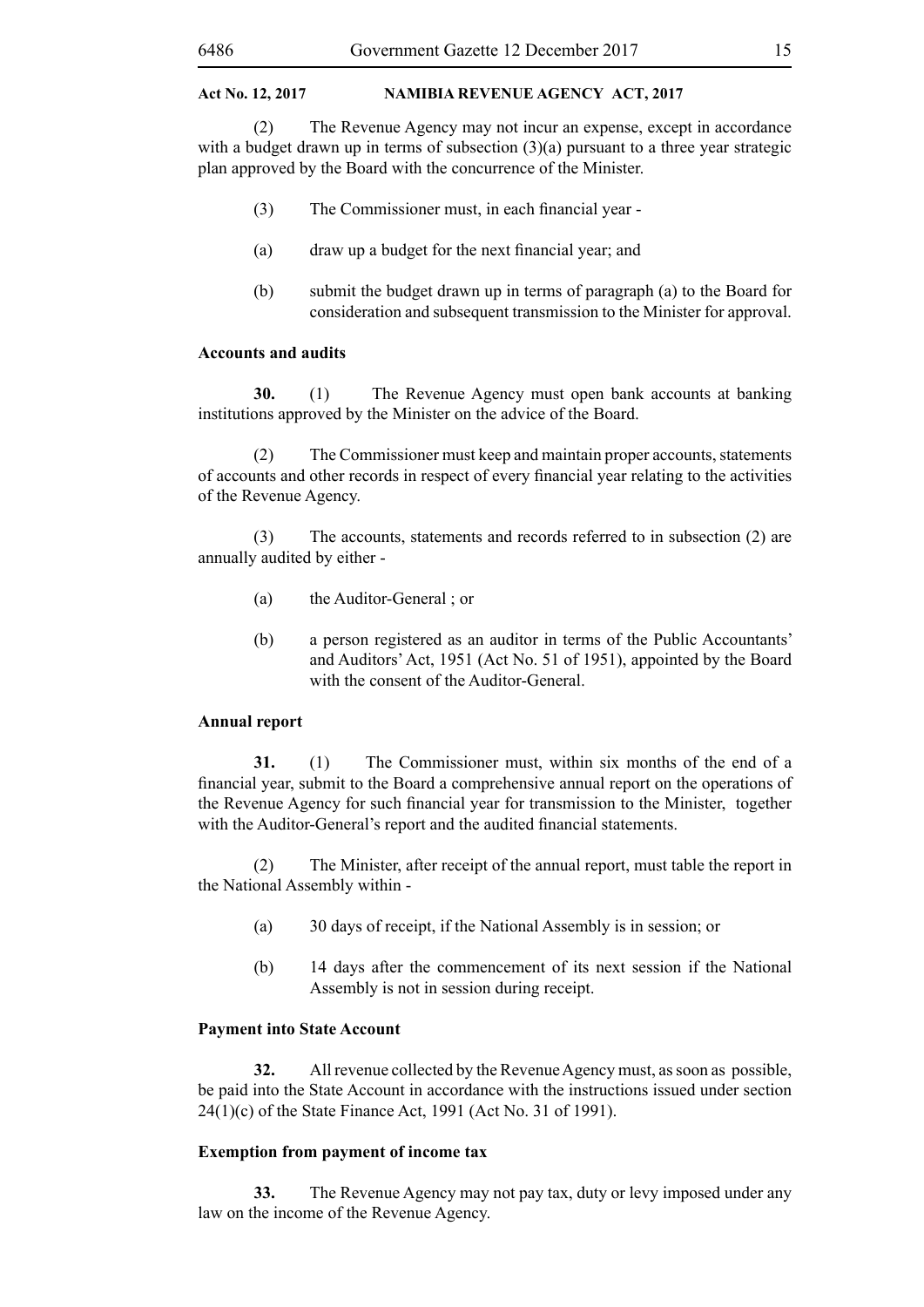#### **Winding up of Revenue Agency**

**34.** The Revenue Agency may not be wound up or liquidated except by or under the authority of an Act of Parliament.

#### PART 7 GENERAL PROVISIONS

#### **Confidentiality**

**35.** (1) A member of the Board, the Commissioner, a staff member of, or any other person employed by, the Revenue Agency, may not disclose to any other person confidential information, which the member, the Commissioner, staff member or other person, has obtained in the exercise or performance of his or her powers or functions under or in terms of this Act, except if the disclosure of such information -

- (a) is required for the purpose of the exercise or performance of his or her powers or functions under or in terms of this Act or any other law; or
- (b) is required by order of a court of law.

(2) A person who contravenes subsection (1) commits an offence and is liable to a fine not exceeding N\$50 000 or to imprisonment for a period not exceeding five years, or to both such fine and such imprisonment.

#### **Limitation of liabilities**

**36.** The Minister, a member of the Board, the Commissioner, a staff member of, or any other person employed by, the Revenue Agency is not personally liable for any loss or damages caused as a result of any act or omission committed in good faith, unless the loss or damages was caused due to the gross negligent or unlawful conduct of the Minister, member, Commissioner, staff member or person.

#### **Regulations**

**37.** The Minister may make regulations, not inconsistent with the powers of the Minister under this Act, relating to -

- (a) any matter in respect of which the Minister considers it necessary or expedient to make regulations to achieve the objects of this Act; and
- (b) generally any matter required or permitted to be prescribed under this Act.

#### **Tax laws administered by Revenue Agency**

**38.** (1) The tax laws set out in the Schedule are from the commencement of this Act administered by the Revenue Agency.

(2) The Minister may by notice in the *Gazette* amend the Schedule to delete a law or to include any other law enacted for the purpose of the mobilisation and collection of revenue for the State.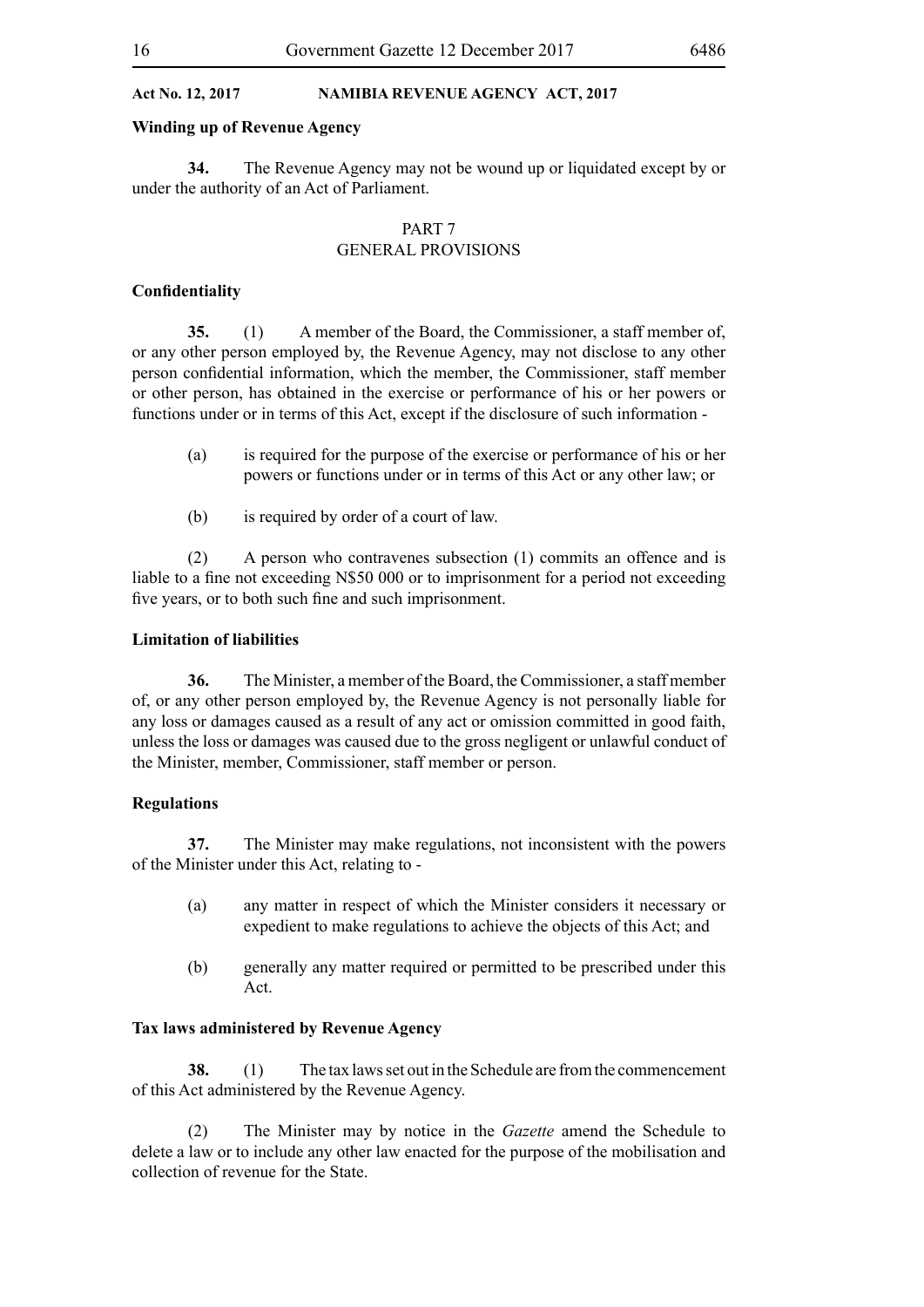#### **Savings and transitional provisions**

**39.** (1) Subject to this section, the Minister on such conditions as the Minister may determine must, by notice in the *Gazette*, transfer to the Revenue Agency such agreements, assets, liabilities, rights and obligations of the State which relate to the functions of the Revenue Agency, with effect from a date specified in the notice.

- (2) Despite any law to the contrary, the Revenue Agency is -
- (a) vested with the ownership of the assets and rights; and
- (b) charged with the liabilities and obligations,

transferred to the Revenue Agency under subsection (1), with effect from the date of such transfer.

- (3) A certificate issued by the Minister in which it is stated that -
- (a) any State land or a servitude or other real right or lease; or
- (b) any other State asset or right,

described in the certificate has been transferred to the Revenue Agency in terms of subsection (1), is sufficient proof that the asset, right, liability or obligation so described is vested in the Revenue Agency.

- (4) Upon submission of the certificate referred to in subsection  $(3)$  to -
- (a) the Registrar of Deeds; or
- (b) to any other person in charge of any other office where a register or record of ownership of or entitlement to an asset or right described in such certificate is being kept,

the Registrar or such person must make such entries in or on any relevant register, title deed or other document in his or her office as may be necessary to effect the transfer in the name of the Revenue Agency.

(5) The Revenue Agency is substituted for the State as a contracting party in respect of any agreement transferred to the Revenue Agency in terms of subsection (1).

(6) The value of assets or liabilities transferred to the Revenue Agency in terms of subsection (1) is determined by the Minister.

(7) Despite any law to the contrary, no duty, fee, tax or levy payable in terms of any law for the acquisition or transfer of assets or rights is payable in respect of the transfer of assets or rights by the State to the Revenue Agency in terms of subsection (1).

- (8) A person who at the commencement of this Act has been appointed -
- (a) as Commissioner of Inland Revenue or Commissioner of Customs and Excise is deemed to have been appointed under the corresponding provisions of this Act; and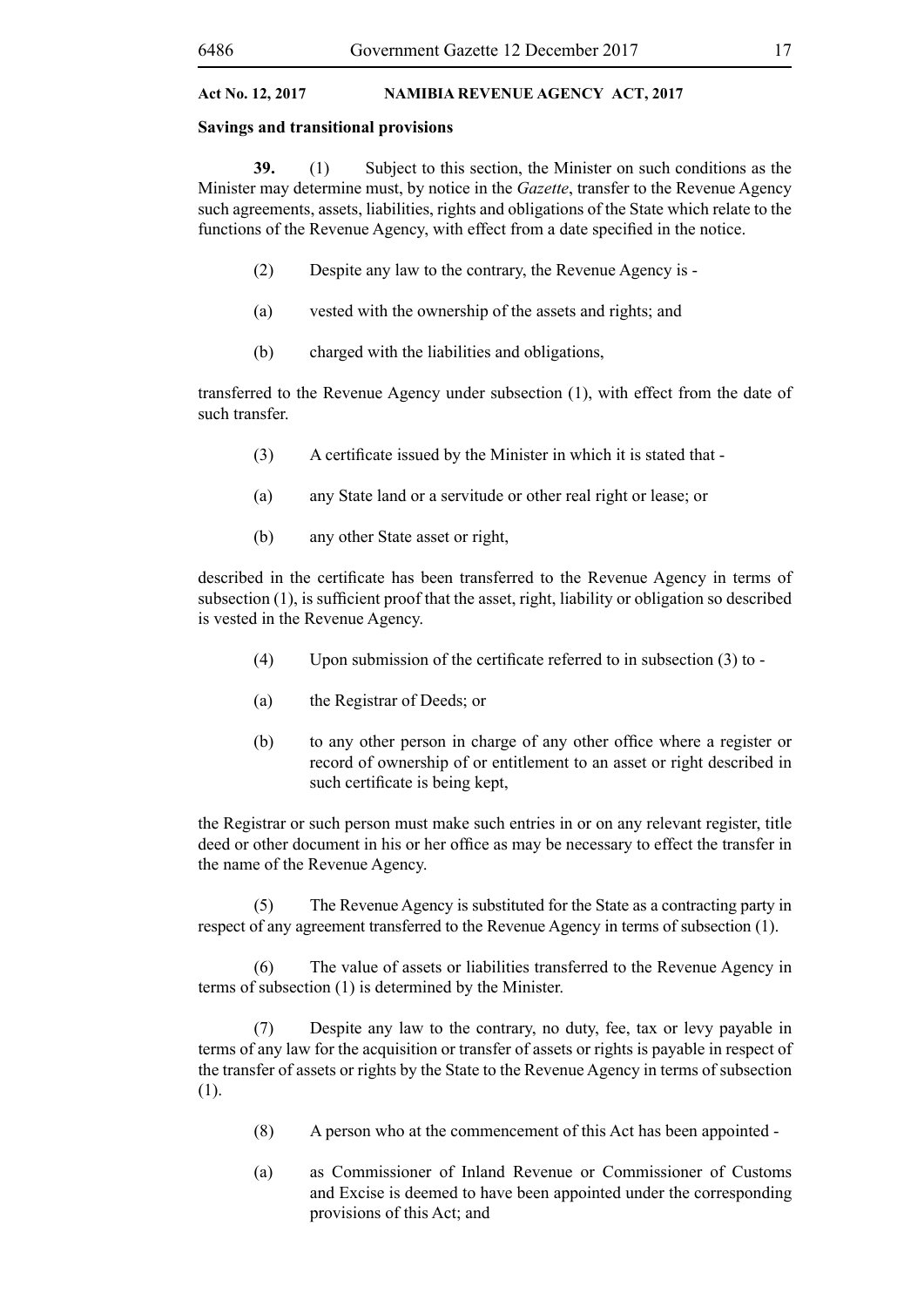(b) a staff member in the Department of Inland Revenue or Directorate of Customs and Excise may, within a period determined by the Revenue Agency and communicated to the staff members in writing, apply for employment to the Revenue Agency and may be so employed if successful.

(9) A staff member in the Department of Inland Revenue or Directorate of Customs and Excise who has been appointed under subsection (8) is deemed to have resigned from the Ministry from the date of assumption of duty with the Revenue Agency.

(10) A staff member in the Department of Inland Revenue or Directorate of Customs and Excise who is not appointed to the Revenue Agency under subsection (8) is to be redeployed anywhere in the Public Service.

(11) A reference in any law to Commissioner of Inland Revenue or Commissioner of Customes and Excise, is construed as reference to the Commissioner of the Revenue Agency.

#### **Short title and commencement**

**40.** This Act is called the Namibia Revenue Agency Act, 2017 and commences on a date determined by the Minister by notice in the *Gazette*.